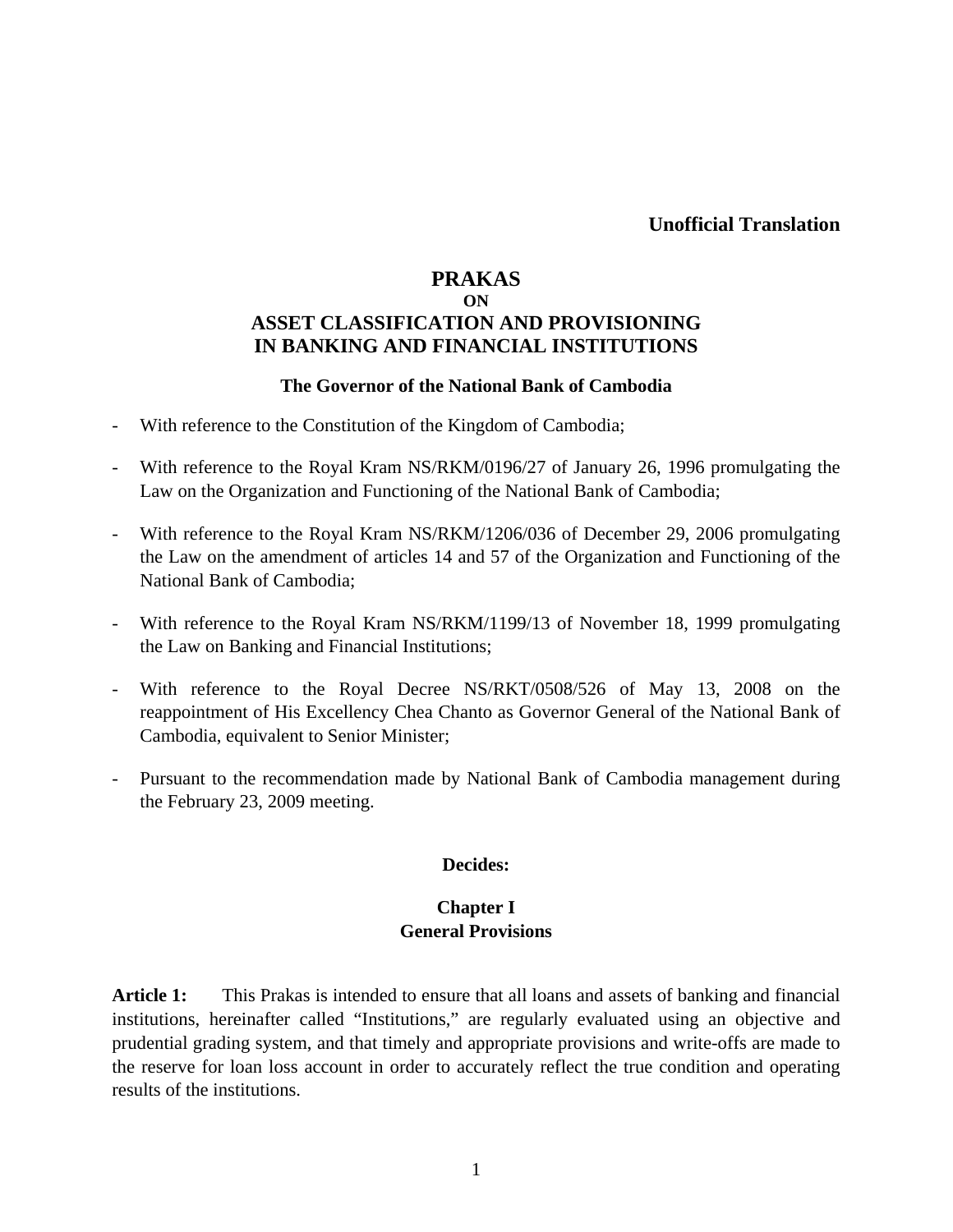This Prakas applies to all loans, advances and similar assets, including the ones extended to affiliates and related parties held or reflected in the Institution's balance sheet.

Given the potential impacts of non performing loans on the solvency, liquidity and income condition of the Institution, senior management and the board should exercise risk-based and forward looking judgment based on the observed trends of classified assets.

## **Article 2:**

**"Capitalized interest"** means any accrued and uncollected interest which has been added to the principal amount of a loan at a payment date or at maturity; capitalized interest also includes unpaid interest which is refinanced or rolled over into a new loan.

For purposes of this Prakas, capitalization of interest will not be permitted unless:

- the borrower has the ability to repay the full debt (principal plus interest) in the normal course of business;
- the interest capitalization was anticipated upon approval of the initial loan based on the borrowers planned temporary lack of cash flow;
- repayment, including capitalized interest, is based on a reasonably ascertainable future event.

**"In the process of collection"** means that collection of a debt is proceeding in due course in a timely manner either through:

- legal action, including the enforcement of judgments against the borrower; or
- through collection efforts not involving legal action but which are reasonably expected to result in full repayment of the debt within 90 days or in restoration of the debt to a current status through payment of outstanding arrears.

**"Loans" and "loans and advances"** may be used interchangeably to include any loan, discount, advance, overdraft, export bills purchased, other bills receivable or purchased, import bills, a customer's liability on acceptances or any other credit facilities extended to the customer of an institution.

**"Non-performing"** means that an asset is no longer generating income. For purposes of this Prakas, "non-performing" assets are classified as substandard, doubtful or loss.

Current accounts used for overdraft purposes and other credit extensions not having preestablished repayment programs are considered "non-performing" when any of the following conditions exist:

- debt exceeds the customer's approved limit for 90 consecutive days or more;
- the customer's borrowing line has expired for 90 days or more;
- interest is due and unpaid for 90 days or more; or
- the current account has been inactive for 90 days, *or deposits are insufficient to cover the outstanding interest during the period.*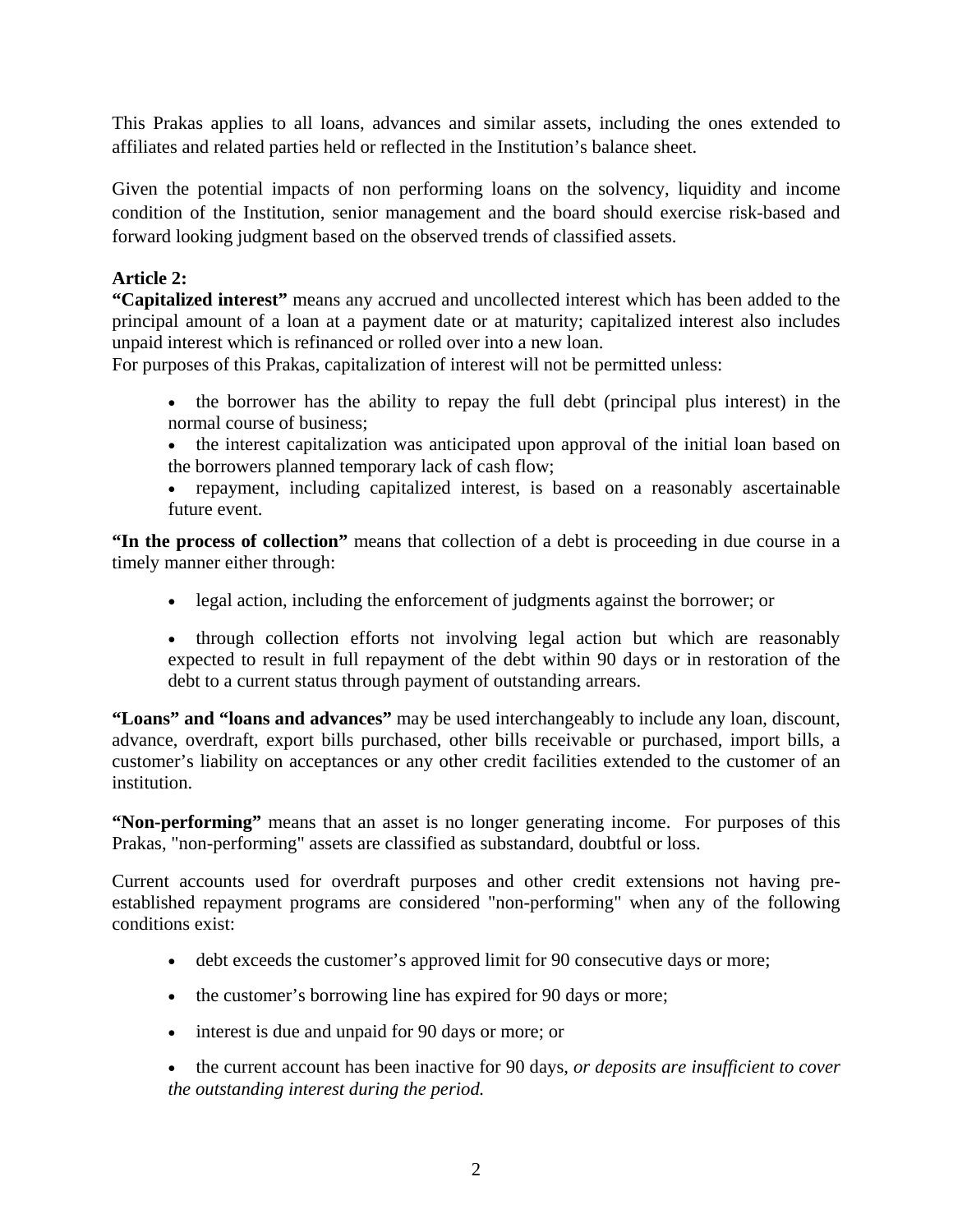**"Off balance sheet items"** means all items not shown on the balance sheet but which constitute credit risk. Such risks include guarantees, acceptances, performance bonds, letters of credit, and all other off balance sheet items deemed to constitute credit risk by the National Bank of Cambodia.

**"Past due" or "overdue"** means any loan for which:

- principal or interest is due and unpaid for 30 days or more; or
- interest payments equal to 30 days interest or more have been capitalized, refinanced, or rolled over.

Current accounts use for overdrafts purposes and other credit extensions which do not have preestablished repayment schedules are considered "past due" when any of the conditions below exist:

- debt exceeds the customer's approved limit for 30 consecutive days or more;
- the customer's borrowing line has expired for 30 days or more;
- interest is due and unpaid for 30 days or more; or
- the current account has been inactive for 30 days, or deposits in the current account used are insufficient to cover the interest capitalized during the period.

**"Provision for Loan Losses" or "Loan Loss Provision"** means an income statement account used to increase or decrease the allowance for Loan Losses in order to maintain that account at a level adequate to absorb expected losses in the loan portfolio.

**"Reserve for Loan Losses" or "Allowance for Loan Loses"** means a balance sheet valuation account established through charges to "provision expense" in the income statement and against which uncollectible loans or portions thereof are written-off. The allowance for the loan losses account is offset by loans for financial reporting purposes.

**"Renegotiated loan"** or "**Restructured Loan**" means any loan that has been rescheduled or refinanced in accordance with an agreement setting forth a new repayment schedule on a periodic basis occasioned by weaknesses in the borrower's financial condition and/or inability to repay the loan as originally agreed.

# **Chapter II Classification of Loans and Assets**

**Article 3 -** All loans and assets shall be classified according to the repayment capacity of the counterparty. This repayment capacity is assessed through the following criteria:

- Past payment experience,
- Financial condition of the borrower, both current and expected,
- Business prospective and cash-flow projections, based on realistic and prudent assumptions,
- Ability and willingness to repay of the borrower,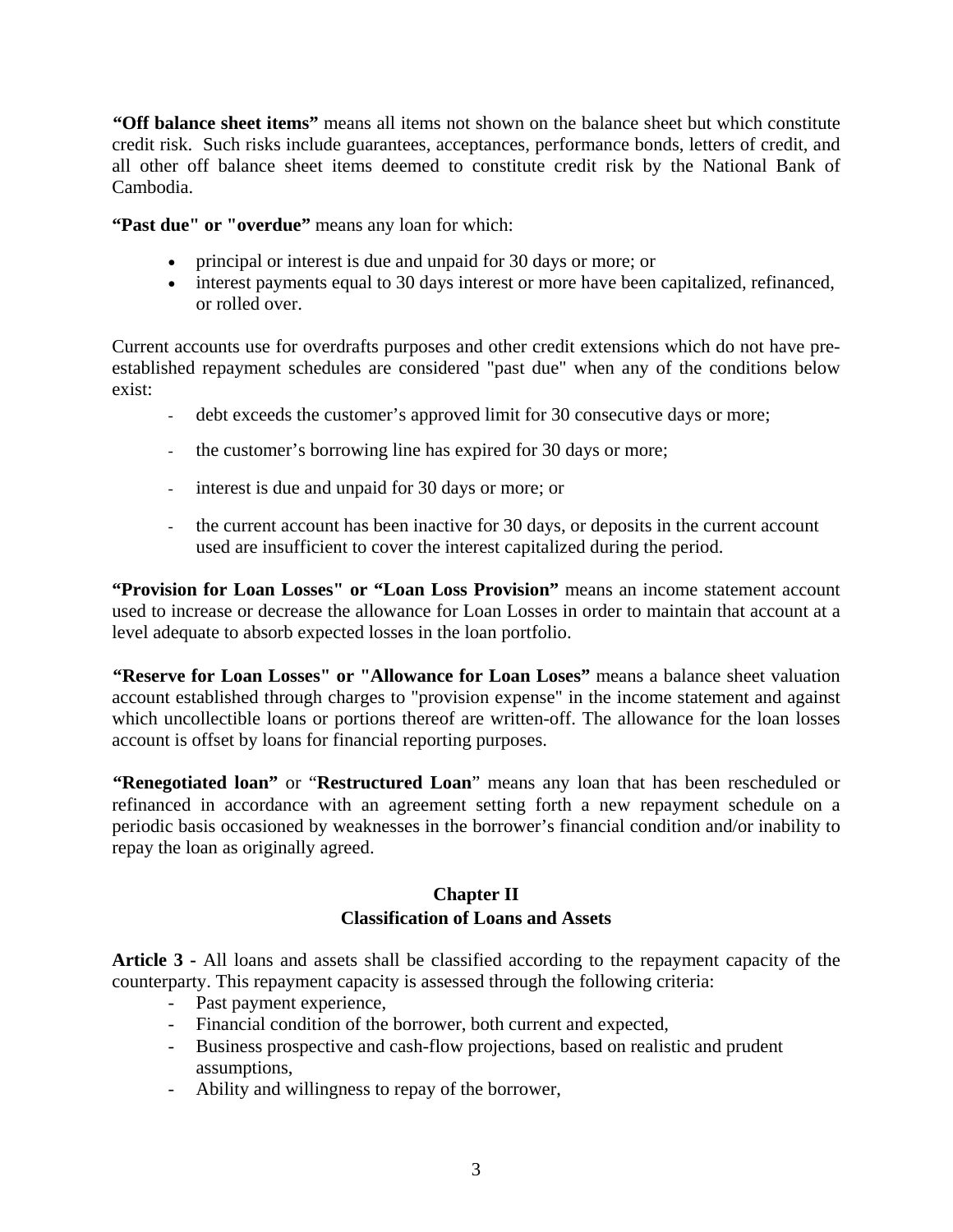- Financial environment,
- Quality of documentation.

A significant departure from the primary source of repayment may warrant adverse classification even when a loan is current or appears to be supported by underlying collateral value. Reclassification may also be warranted if the counterparty could not meet the conditions of the contract and needed a modification of terms, refinancing, or additional advances.

In cases where different classification grades may be assigned based on subjective criteria, the more severe classification should apply. Moreover, nothing contained in the classification definitions indicated in Article 4 below shall preclude assigning a more severe grade when an analysis of a borrower's financial condition, ability, and willingness to repay justifies the more severe classification.

**Article 4 -** All assets shall be classified into five categories as follows:

(i) **Normal.** Assets in this category are fully protected by the current sound worth and paying capacity of the counterparty, are performing in accordance with contractual terms, and are expected to continue doing so.

(ii) **Special mention.** Assets in this category shall be currently protected and shall not be past due but exhibit potential weaknesses which shall, if not corrected, weaken the asset or inadequately protect the bank's position at some future date. Examples of such weaknesses include, but are not limited to: inability to properly supervise due to an inadequate loan agreement; deteriorating condition or control of collateral; deteriorating economic conditions or adverse trends in the borrower's financial position which shall, if not checked, jeopardize repayment capacity, potential risk is greater than when the loan was originally granted. This category should not be used as a compromise between Normal and Substandard.

Overdrafts must be classified as Special mention, if excess of the approval limit is more than 30 days but less than 90 days, or the current account has been inactive for 30 days, or deposits in the current account used are insufficient to cover the interest capitalized during the period.

Any loan which is past due 30 days or more but less than 90 days shall be classified as Special mention or worse.

When interest payments for 30 to 90 days have been capitalized, refinanced, or rolled over into a new loan, this loan shall be classified as Substandard or worse.

(iii)**Substandard.** Assets in this category are not adequately protected by the current sound worth and paying capacity of the counterparty. In essence, the primary source(s) of repayment is not sufficient to service the debt and the bank must look to secondary sources such as collateral, sale of fixed assets, refinancing, or additional capital injections for repayment. Substandard assets have well-defined weaknesses that jeopardize the orderly repayment of the debt.

Overdrafts must be classified as Substandard if excess of the approval limit is more than 90 days,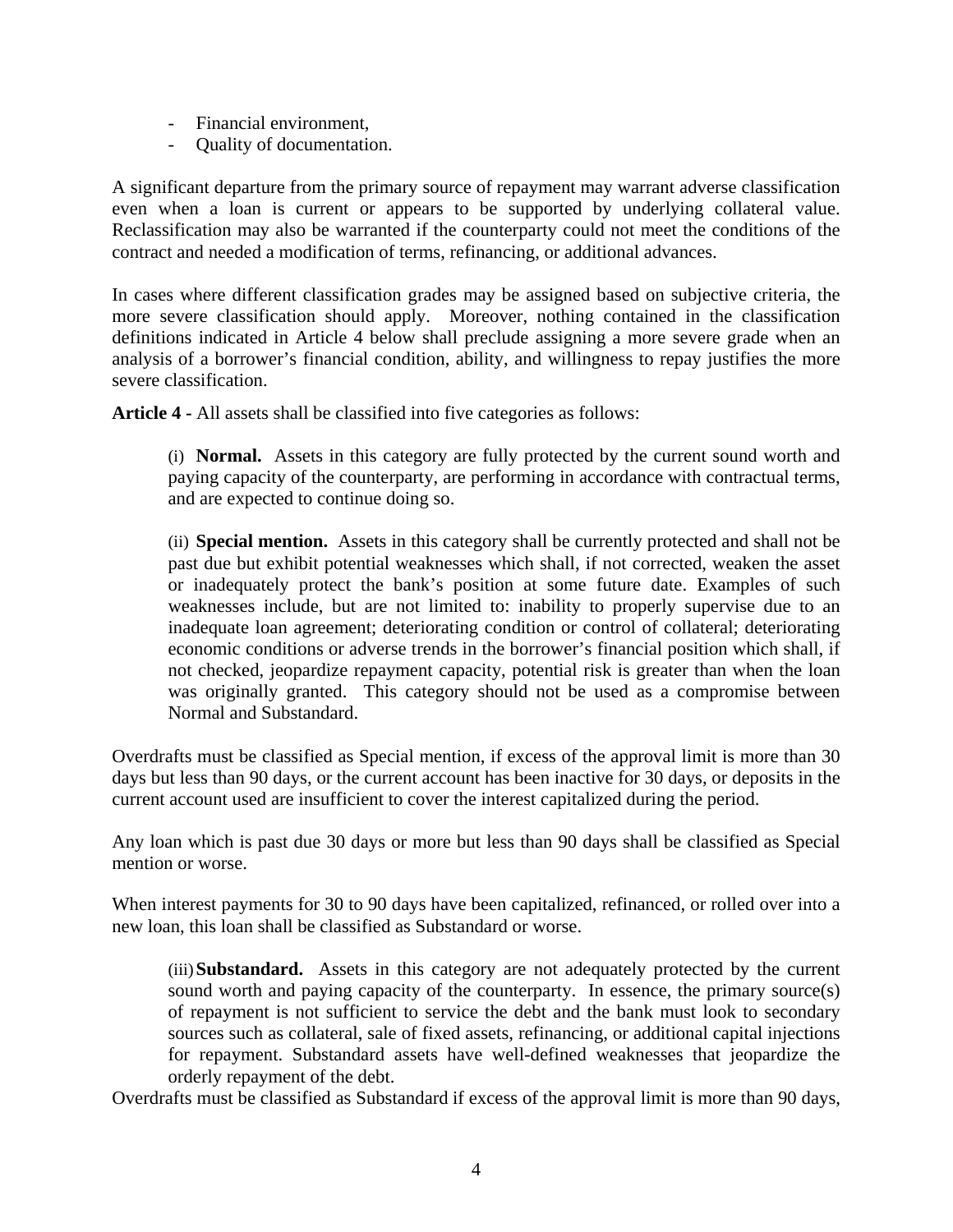or if there are overdrafts with no significant amount in credit during 90 days or more, or the current account has been inactive for 90 days, or deposits in the current account used are insufficient to cover the interest capitalized during the period.

Any loan which is past due 90 days or more but less than 180 days shall be classified as Substandard at a minimum.

When interest payments for 90 to 180 days have been capitalized, refinanced, or rolled over into a new loan, this loan shall be classified as Substandard or worse.

(iv) **Doubtful**. Assets in this category have all the weaknesses inherent in a substandard asset plus the added characteristic that the asset is not well secured. These weaknesses make collection in full, on the basis of currently existing facts, conditions, and value, highly questionable and improbable. The possibility of loss is high, but because of important and reasonably specific pending factors that mitigate, the actual amount of loss cannot be fully determined. If pending events do not occur within 180 days and repayment must again be deferred pending further developments, a Loss classification is warranted upon realisation of securities held.

Overdrafts must be classified as Doubtful, if excess of the approval limit is more than 180 days, or if there are overdrafts with no significant amount in credit during 180 days or more, or the current account has been inactive for 180 days, or deposits in the current account used are insufficient to cover the interest capitalized during the period.

Any loan which is past due 180 days or more shall be classified as doubtful or worse.

When interest payments for 180 to 360 days have been capitalized, refinanced, or rolled over into a new loan, this loan shall be classified as Doubtful or worse.

(v) **Loss**. Assets that are considered uncollectible or of such little value that their continuance as bankable asset is not warranted shall be classified Loss. Losses shall be taken in the period in which they are identified, or should have been identified, as uncollectible.

Overdrafts must be classified as Loss, if excess of the approval limit is more than 360 days, or if there are overdrafts with no significant amount in credit during 360 days or more, or the current account has been inactive for 360 days, or deposits in the current account used are insufficient to cover the interest capitalized during the period.

Any loan which is past due 360 days or more shall be classified as Loss.

When interest payments for 360 days or more have been capitalized, refinanced, or rolled over into a new loan, this loan shall be classified as Loss.

**Article 5 -** Overdrafts, whatever their maturity, must be used only to fund short term needs. Overdrafts shall be classified as short term loans.

**Article 6 -** If a bank has multiple loans or assets outstanding with a single counterparty or group of counterparties and one loan or another asset meets the criteria for being adversely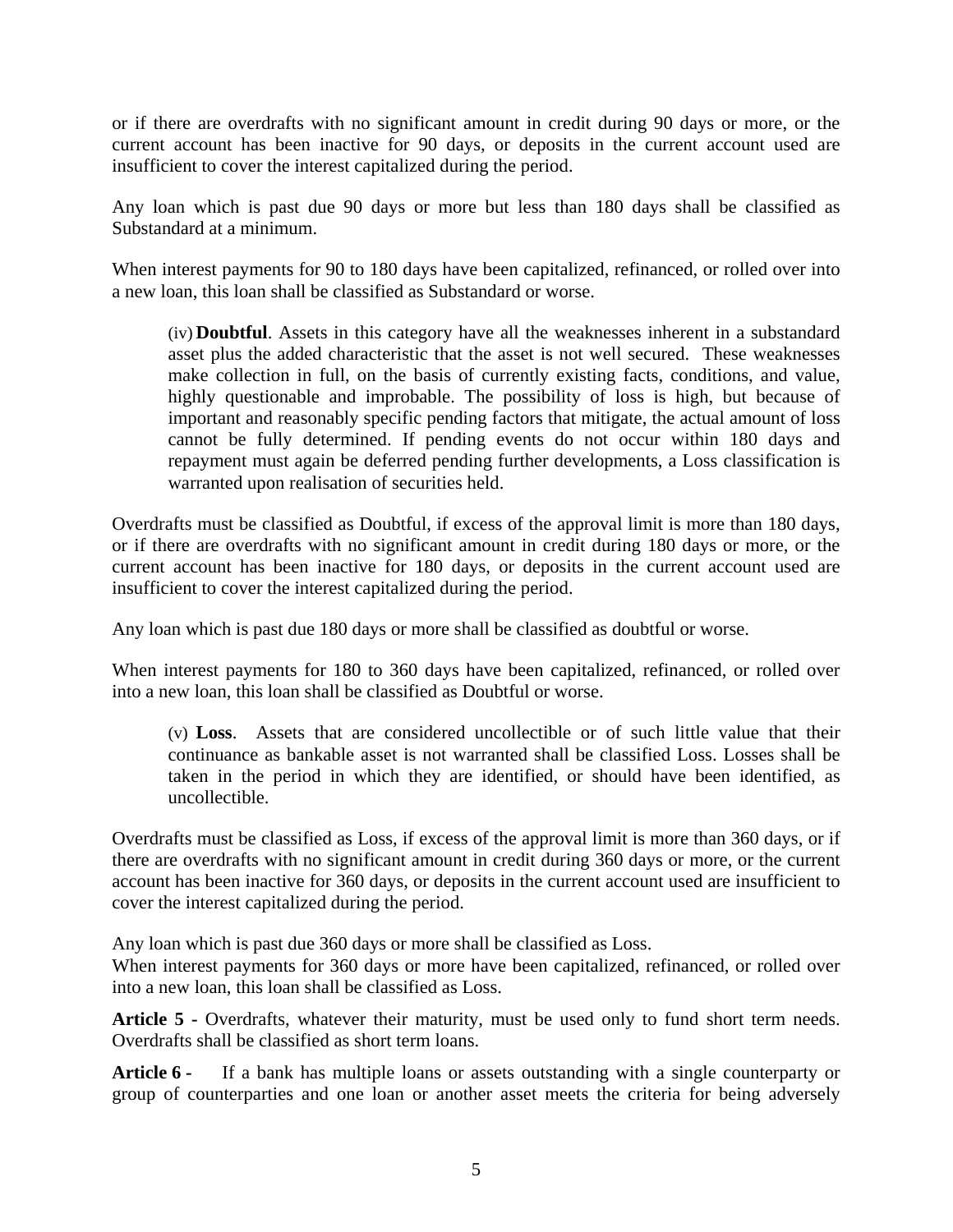classified, then the bank shall evaluate every other loan to that borrower shall, classify them in the same category. This includes off balance sheet commitments, except where the nature of these commitments makes it unlikely that the bank will have to make any disbursement. However, commercial paper, including documentary credit, accepted by the drawee and where timely payment is likely can be maintained in the Normal category.

## **Chapter III Restructured Loans**

**Article 7 -** Debt Restructuring may only be undertaken towards debtors that still have good business prospects and have or are expected to experience **temporary** difficulties in repayment of credit principal and/or interest.

**Article 8 -** Banks are prohibited from conducting Debt Restructuring merely for the purpose of avoiding:

- downgrading in classification of credit; or
- formation of increased Allowance for Earning Assets Losses; or
- - **Discontinued** recognition of interest income on an accrual basis.

**Article 9 -** Credit to be restructured shall be analyzed on the basis of the business prospects and repayment capacity of the debtor according to **new** cash flow projections supported by updated business perspectives and overall market conditions being based on realistic and prudent assumptions.

**Article 10 -** Debt Restructuring shall be carried out by a work**-**out unit which shall be separate from the units responsible for the lending process. In the case that involvement of officers or employees involved in the lending process is unavoidable; the Board of Directors of the Institution shall conduct direct and strict monitoring of the implementation of Debt Restructuring.

**Article 11 -** Following the completion of Debt Restructuring, the credit shall be classified as follows:

- not better than Substandard, for credit originally classified as doubtful or loss;
- unchanged, for credit originally classified as normal, special mention or substandard.

This classification shall not be improved unless there are no arrears in repayment of principal and interest within three (3) installment periods and within a period of not less than three (3) months. After that period, the restructured credit may be classified according to article 11 of this Prakas.

### **Chapter IV Provisioning Requirements**

**Article 12 -** All institutions shall maintain an Allowance for Loan Losses at a level adequate to absorb expected losses in the loan portfolio.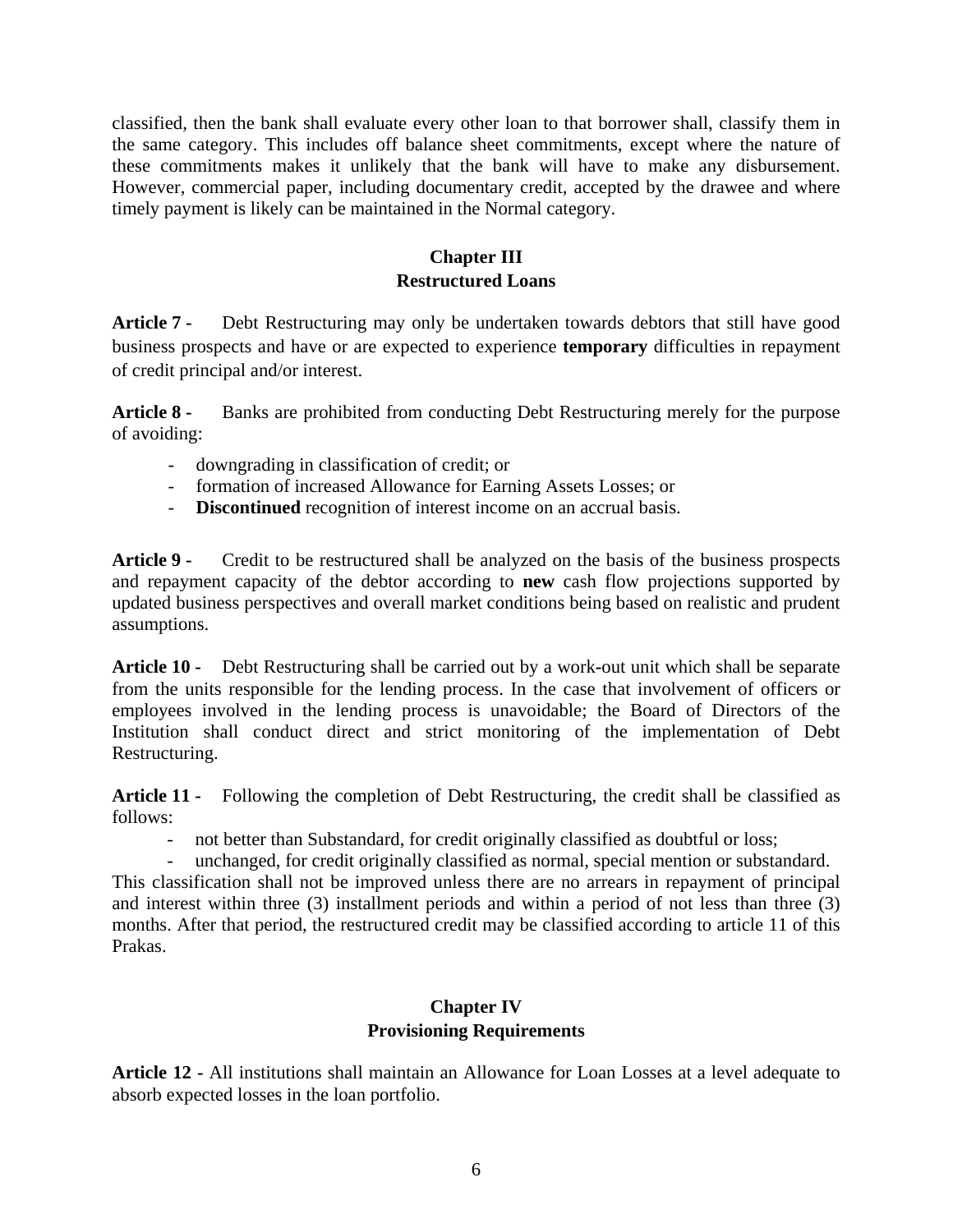1- Twice a year, or more frequently if warranted, the board of directors shall require management to evaluate the collectibility of all loans, including any accrued and unpaid interest, and shall require that appropriate entries be made to (i) accurately report earnings, and (ii) assure that the Provision for Loan Losses is adequate to absorb potential losses. Management must maintain reasonable records in support of their evaluations and entries and shall make them available for on-site inspection by NBC examiners, external auditors and Internal Audit.

 2- Increases and decreases in the Allowance for Loan Losses account shall be made through charges to the Provision for Loan Losses in the income statement.

 3- In determining the amount of potential loss in specific loans or in the aggregate loan portfolio, all relevant factors shall be considered, including, but not limited to: historical loan loss experience, current economic conditions, delinquency trends, the effectiveness of the bank's lending policies and collection procedures, and the timeliness and accuracy of its loan review function.

**Article 13 -** The following minimum percentage amounts for provisioning are to be maintained according to assigned classifications. Where reliable information suggests that losses are likely to be more than these minimum amounts, larger provisions shall be made.

| (i)  | General provision                    |                     |
|------|--------------------------------------|---------------------|
|      | - for loans graded "Normal"          | 1% of gross loan    |
| (ii) | Specific provision                   |                     |
|      | - for loans graded "Special mention" | 3% of gross loan    |
|      | - for loans graded "Substandard"     | 20% of gross loan   |
|      | - for loans graded "Doubtful"        | 50% of gross loan   |
|      | - for loans graded "Loss"            | 100% of gross loan. |

**Article 14-** Institutions shall maintain adequate records supporting their evaluations of potential loan losses and the entries made to ensure adequacy of the Provision for Loan Losses.

The specific provision shall be recorded in the Institution's accounts and charged to the profit and loss account in the month in which the need is identified. It shall not be spread over future periods. Insofar as the customer account balance includes an amount of interest the counterpart of which has been recoded as interest in suspense, this amount shall not be taken into account in calculating the specific provision.

In accordance with accrual basis accounting, interest accrued on a customer account shall be recorded as income in the profit and loss account. However, such a procedure is not followed for assets once they have been classified as Substandard, Doubtful or Loss. In these circumstances, interest accrued shall be credited to an account for interest in suspense.

#### **Chapter V Write-off of Loans/Advances**

**Article 15 -** An institution should remove a loan/advance or a portion of a loan from its balance sheet when the bank loses control of the contractual rights over the loan or when all or part of a loan is deemed uncollectable; or there is no realistic prospect of recovery. This is normally evident at a stage where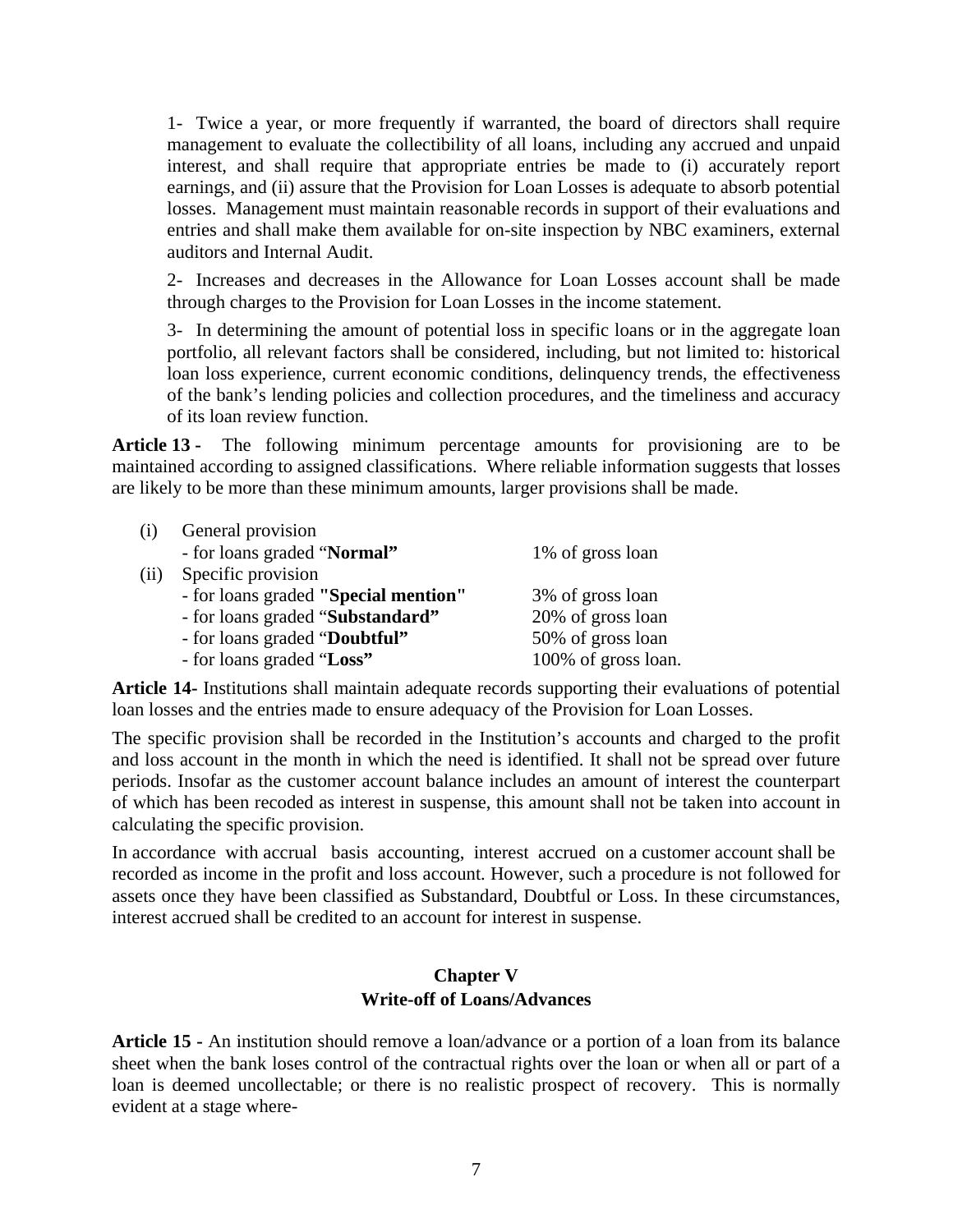a- The bank has lost control over the contractual rights that comprise the loan or part of the loan as determined by a court of law.

b- All forms of securities or collateral have been called, realized but proceeds failed to cover the entire facility outstanding.

c- The bank is unable to collect or there is no longer reasonable assurance that the bank will collect all amounts due according to the contractual terms of the loan/advances agreement.

d- The borrower becomes bankrupt or is undergoing other forms of financial restructuring and is having difficulty in servicing the facility.

e- The loan is classified under loss category.

All credit policies should adequately detail the write-off procedures in order to minimize potential abuse.

### **Chapter VI Loans Control**

**Article 16** When performing an on-site examination, NBC will review asset classification processes and policies and may classify assets in accordance with the provisions set under this Prakas. The assets classified during such a process shall remain in the categories assessed by the NBC until all the conditions for re-classification are met. The Board of Directors and Senior Management should swiftly take all measures to be fully compliant with the regulatory requirements, including possible revision of policies, procedures and processes.

**Article 17** The External Auditors (Certified Public Accountants) are required to review the asset classification policies, procedures and processes in the course of their periodic due diligences. They shall assess, based on their investigations, internal compliance with the policies and rules set by the Board of Directors and Senior Management as well as the overall quality of the asset classification performed at the banks.

Based on their investigations, External Auditors shall make a judgment on accuracy of recognized income, on adequacy of provisioning performed, on quality and independence of collateral appraisals performed externally and internally. They should document any material element that has an impact on recognized income and on the solvency condition of the bank. Special attention shall be paid to asset classification related to loans and facilities extended to related parties and affiliates; those should lead to specific comments in the reports issued and sent to the NBC / Banking Regulatory Authority.

**Article 18** The Internal Audit shall perform periodic reviews of the overall portfolio. Such reviews shall be carried out at least once a year in a comprehensive manner. Where such reviews are performed more frequently, they might then be performed by making use of sampling techniques. However, the bigger exposures shall be systematically reviewed.